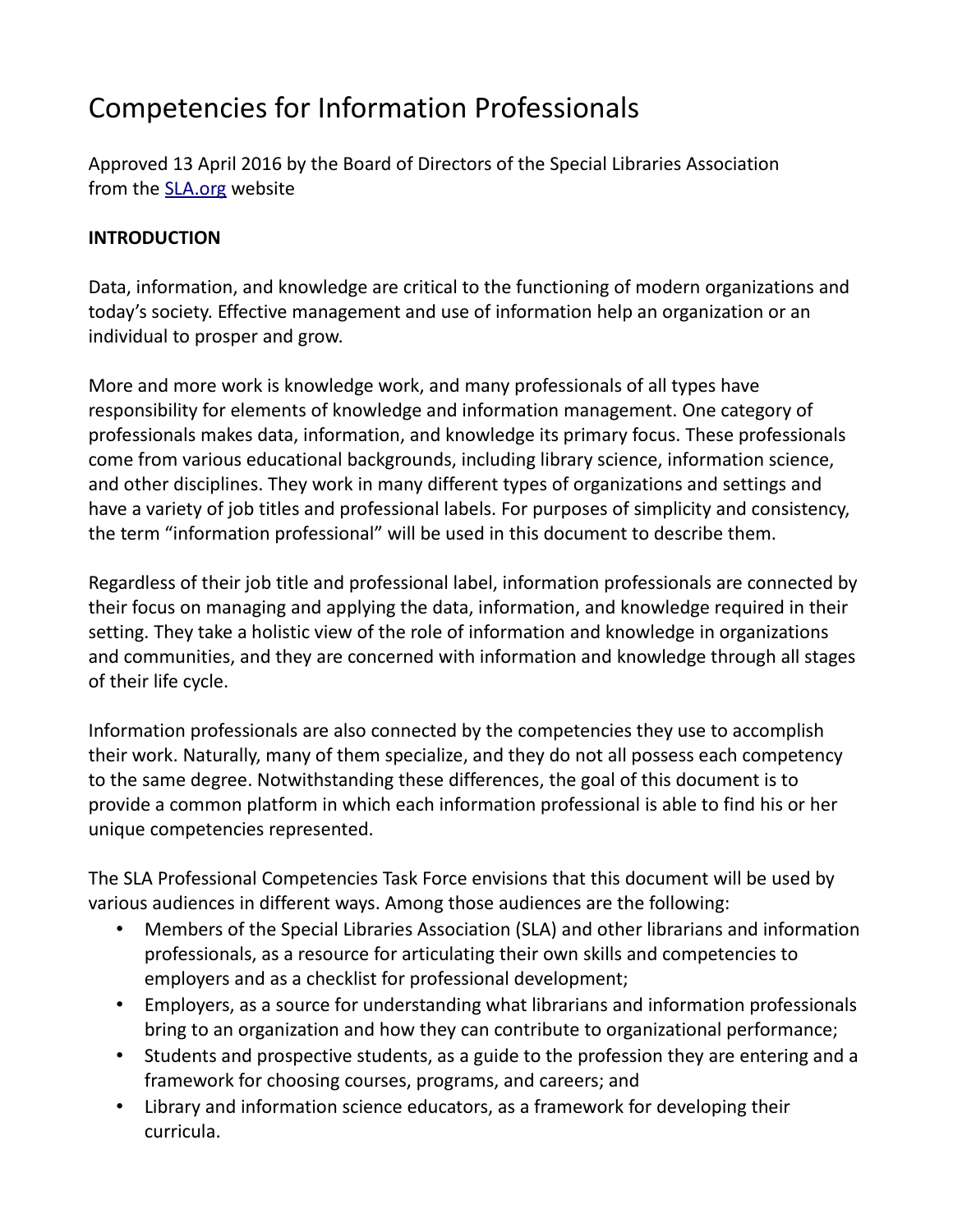Finally, it must be said that no document of this type can ever be comprehensive. We have compiled this document after careful consideration of a wide range of evidence, including a broad reading of previous competency work in our field, input from SLA members, and extensive discussion. We invite you to review it, comment on it, and, above all, use it in furtherance of your own career objectives, information practices, management initiatives, and the profession as a whole.

## **CORE COMPETENCIES**

#### **1: Information and Knowledge Services**

 Information professionals meet the information and knowledge needs of their organizations and communities by providing a diverse array of services based on an understanding of human information behavior and a holistic assessment of the community or organization they serve. For example, they support the effective use of a complex mix of data, information, and knowledge in any format, including published and unpublished material in physical and digital formats. They also enable knowledge sharing through interpersonal contact and relationships. Their work may address any aspect of human engagement with information and knowledge, including the identification of information needs, discovery and retrieval, analysis and synthesis, sharing, management, organization, and preservation.

Elements of this competency include the following:

- Recognizing and articulating information and knowledge needs;
- Analyzing information and knowledge flows relevant to the context of community characteristics and organizational goals;
- Enabling the sharing of knowledge through interpersonal contacts and relationships as well as by using digital or electronic systems and processes;
- Prioritizing information services to meet the organization's most critical operational or strategic needs;
- Advocating for the effective use and management of information systems and processes;
- Teaching, training, and developing information literacy and associated skills for stakeholders;
- Using information management skills to learn about a domain, discipline or industry;
- Applying subject domain knowledge to the work environment to support the organizational mission; and
- Understanding the varied aspects of human information behavior.

## **2: Information and Knowledge Systems and Technology**

 Information professionals use information and communications technologies effectively to meet the information and knowledge needs of their communities and organizations. They design, develop, implement, and operate information systems that are cost-effective and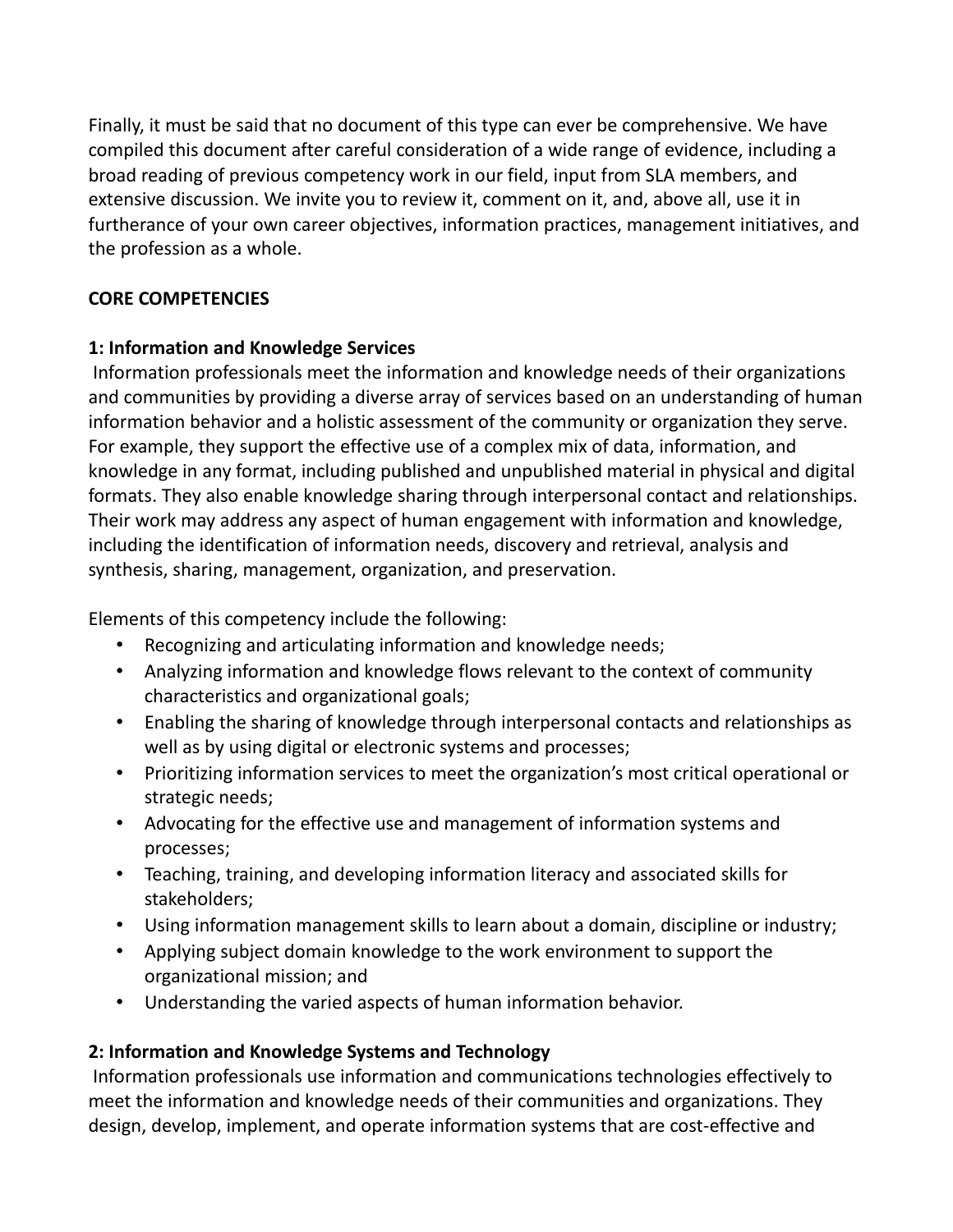employ state-of-the-art technologies.

Elements of this competency include the following:

- Engaging multiple stakeholders to recommend the information architecture needed by the entire organization;
- Selecting and implementing information and knowledge systems;
- Selecting and using information management tools, such as library management systems, content management systems, social media platforms, and information retrieval and analysis tools;
- Identifying systems and tools to meet requirements of specific communities;
- Designing interfaces for an intuitive user experience;
- Coding using appropriate scripting and other tools;
- Curating, publishing, and/or packaging information in usable formats; and
- Continuously evaluating information and knowledge systems and technologies.

# **3: Information and Knowledge Resources**

 Information professionals maintain a deep knowledge of the content resources available to meet the needs of the communities they serve. Their knowledge extends to all types of sources and media. They systematically evaluate resources of potential value and prioritize the acquisition of resources based on their judgment of the value of each resource to the community. They also monitor the information marketplace and negotiate effectively with information vendors and content providers.

Elements of this competency include the following:

- Establishing a budget for resources and advocating for allocation of funds;
- Aligning the strategy for managing information resources to support the strategic goals of the parent organization and community needs;
- Systematically evaluating new or unfamiliar resources by applying analytical frameworks and methods;
- Delivering authoritative information resources to meet the needs of a particular audience, cover a certain topic, field, or discipline, or serve a particular purpose;
- Managing and delivering relevant resources of all types, media, and formats, including published and unpublished, internal to the organization as well as external, digital, textual, numeric, and visual;
- Negotiating appropriate pricing and terms and conditions for the licensing or acquisition of information resources;
- Continually analyzing the effectiveness of the portfolio of resources under management, making adjustments as needed to ensure relevancy and provide users with optimum decision-support content;
- Identifying experts and sources of expertise and facilitating knowledge sharing within organizations;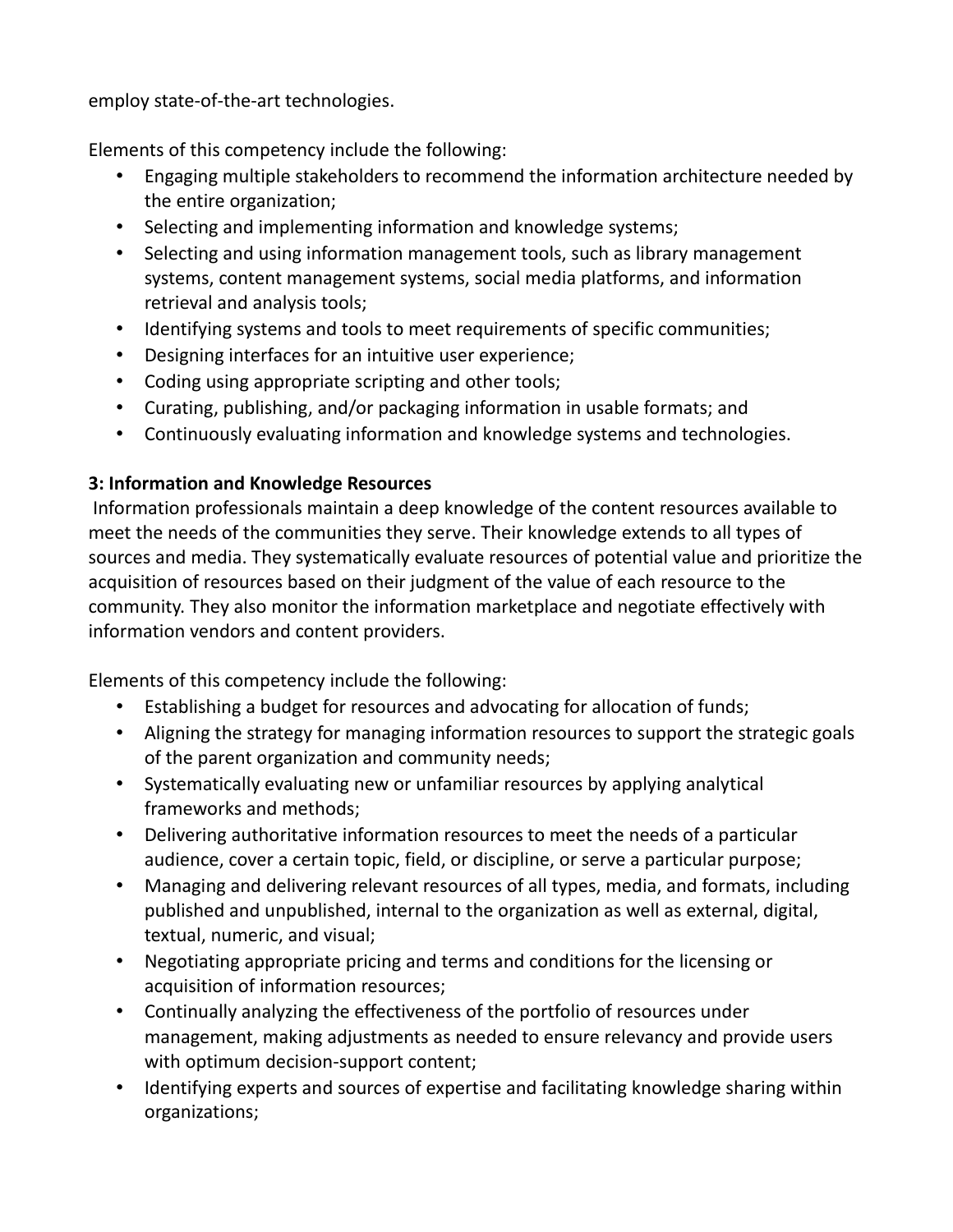- Auditing and mapping information and knowledge assets available within the organization in order to advise users about resources relevant to various business activities; and
- Teaching others to critically evaluate information and information sources.

# **4: Information and Data Retrieval and Analysis**

 Information professionals discover and obtain information effectively as needed by individuals and groups within their communities. They possess in-depth knowledge of search and retrieval engine functions that enables them to perform complex and difficult information retrieval tasks. They also apply information analysis tools and methods to extract meaning and actionable insights from the information retrieved.

Elements of this competency include the following:

- Interviewing and consulting with community members to identify and clarify information and knowledge needs;
- Developing sophisticated search and retrieval strategies to discover and retrieve information from varied systems and repositories;
- Understanding search engines and information retrieval systems, including the unique functionalities provided by different systems, and applying this understanding to information search and retrieval projects;
- Assessing the veracity or quality of information and its underlying sources in search engines and information retrieval systems;
- Using appropriate data analysis, text analysis, visualization, and similar tools to analyze information in order to extract insights and meaning;
- Communicating the results of information retrieval and analysis projects in a way that is usable and actionable by the intended audience; and
- Teaching all competencies in a variety of formal and informal settings.

# **5: Organization of Data, Information, and Knowledge Assets**

 Information professionals organize and manage data, information, and knowledge assets so they are findable, usable, and accessible over their defined life span. They establish policies for the organization, preservation, and retention of these assets, taking into account the mission and operational needs of their institution. They establish requirements and procedures for metadata and evaluate and adapt industry standards for classification and categorization systems, storage and preservation, location, and connectivity to ensure that assets are properly managed.

Elements of this competency include the following:

- Applying standard professional practices for descriptive and subject metadata to information assets;
- Developing custom metadata schemas;
- Developing custom taxonomies and ontologies as local circumstances warrant;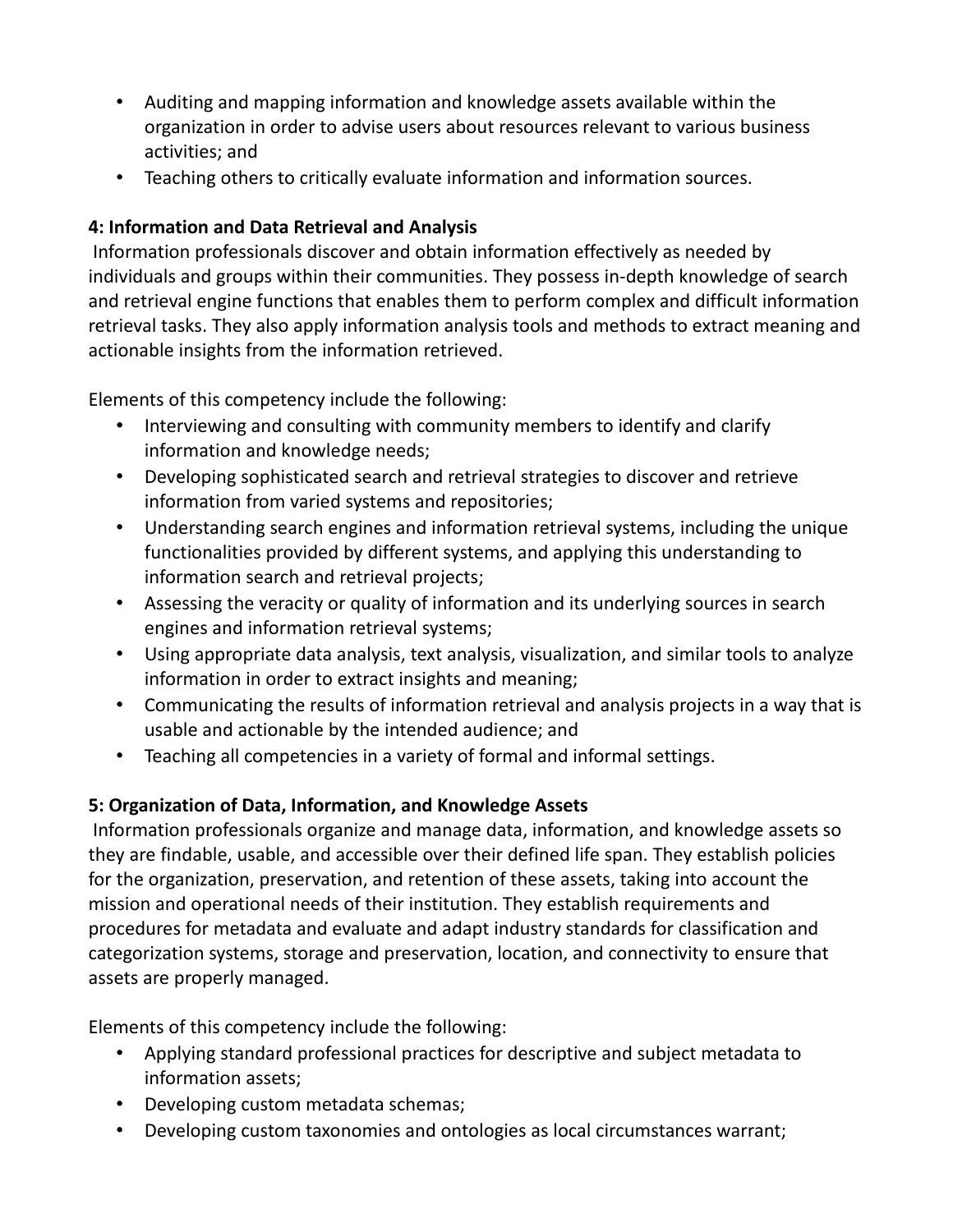- Developing retention and destruction policies and procedures based on legal requirements and organizational operational needs;
- Training others in effective practices for information organization and management;
- Applying quality control practices to ensure the appropriate application of policies and practices for information organization and management; and
- Coordinating the development and implementation of archival systems and processes that are customized to support organizational needs.

# **6: Information Ethics**

 In their work, information professionals combine a strong moral and ethical foundation with an alertness for issues that commonly emerge in information- and knowledge-related work. They know and adhere to the professional standards of conduct formulated by the Special Libraries Association and other applicable professional organizations. They also know and adhere to the code of ethics of their employer. In the words of the SLA Professional Ethics Guidelines, they act with "integrity, competence, diligence, honesty, discretion and confidentiality through creating and sustaining an environment that facilitates mutual trust among employers, clients or other individuals served, and the profession." They model ethical information behavior for others in the workplace and lead the development of policies and processes to foster information ethics throughout their organizations.

Elements of this competency include the following:

- Recognizing ethical issues relative to information handling, including but not limited to privacy and confidentiality, information security, intellectual property and copyright, and intellectual freedom;
- Modeling ethical information behavior;
- Teaching, influencing, and coaching others;
- Contributing to organizational policies, procedures, and other initiatives; and
- Assessing and auditing the organizational implementation of information ethics.

# **ENABLING COMPETENCIES**

In addition to these unique core competencies, information professionals also possess other essential competencies that are shared by professionals in other fields. These "enabling" competencies are vital for professional success and career development. It would be possible to produce a very long list of such competencies, but the following is a short list of those that merit the greatest attention:

- Critical thinking, including qualitative and quantitative reasoning;
- Initiative, adaptability, flexibility, creativity, innovation, and problem solving;
- Effective oral and written communication, including influencing skills;
- Relationship building, networking, and collaboration, including the ability to foster respect, inclusion, and communication among diverse individuals;